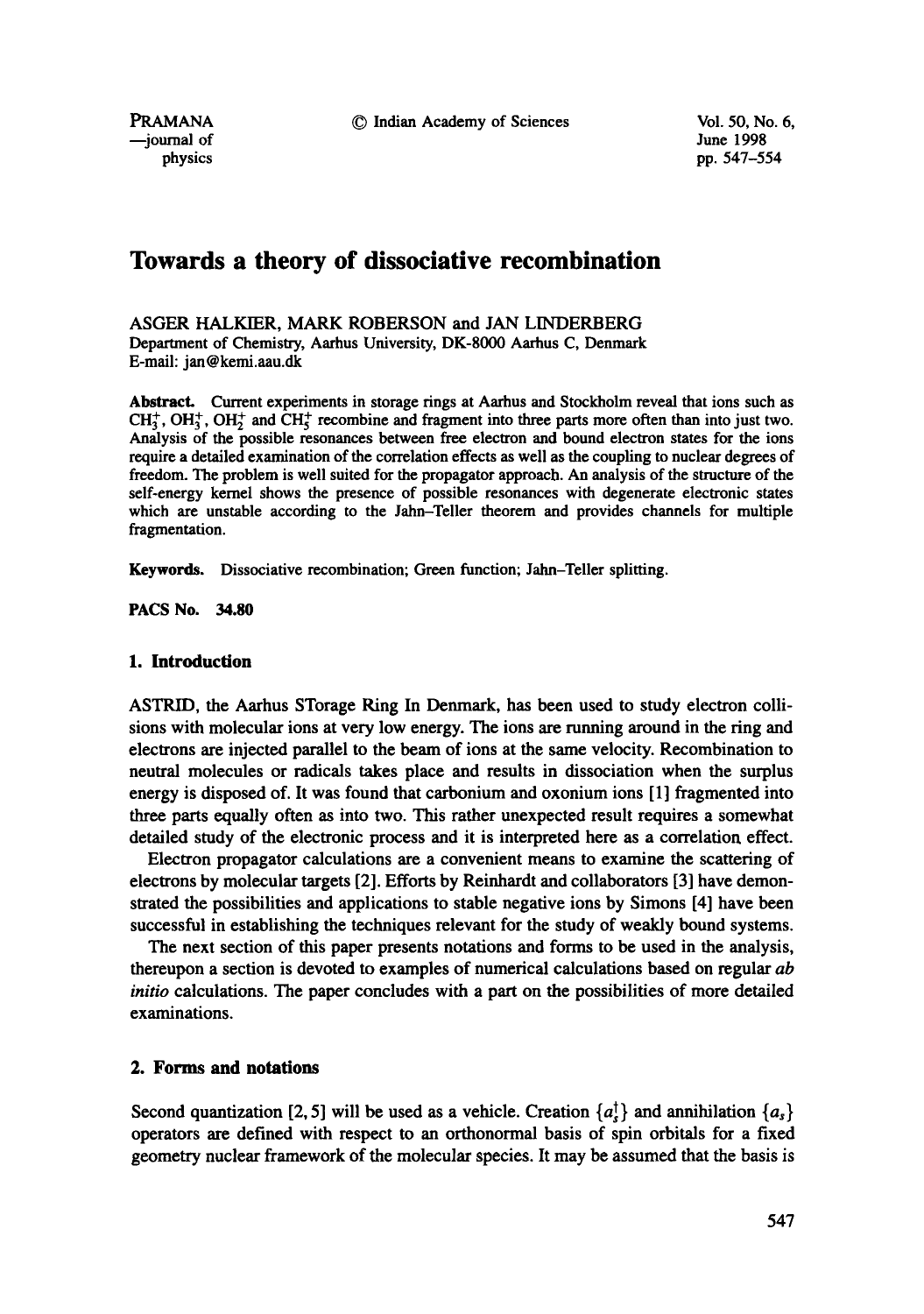the canonical Fock basis so that

$$
\langle [[as, H], as'†_{+}\rangle = \varepsilons\deltass', [as, as'†_{+} = \deltass', \qquad (1)
$$

with the Hamiltonian [2]

$$
H = \sum_{ss'} h_{ss'} a_s^\dagger a_{s'} + \frac{1}{2} \sum_{rr'} s_{s'} (rr' \vert ss') a_s^\dagger a_r^\dagger a_{r'} a_{s'}.
$$
 (2)

The electron propagator is defined as the form

$$
G_{rs}(E) = \langle \langle a_r; a_s^{\dagger} \rangle \rangle_E, \tag{3}
$$

with the equation of motion

$$
(E-\varepsilon_r)G_{rs}(E)=\delta_{rs}+\langle\langle b_r;a_s^{\dagger}\rangle\rangle_E;\quad b_r\equiv [a_r,H]-\varepsilon_ra_r. \tag{4}
$$

The residual operators  $b_r$  must not be neglected in situations where electronic correlation is significant. Extensions beyond conventional self-consistent field theory involves a suitable extension of the operator manifold [6]. Presently we include the set of tensor products of elementary operators with three factors,

$$
\{a_i^{\dagger} a_s a_{s'} | r \neq s, r \neq s'\}\tag{5}
$$

which opens to the possibility that the scattered electron couples to electronically excited modes of the target molecule. As a result of this extension one obtains a propagator equation with an energy dependent self-energy M:

$$
(E-\varepsilon_r)G_{rs}(E)=\delta_{rs}+\Sigma_{s'}M_{rs'}(E)G_{s's}(E). \hspace{1cm} (6)
$$

The self-energy is derived, in this algebraic formulation, from the equation of motion and the detailed formalism has been described well in the review by Ohm and Born [7].

Electron correlation effects are contained in the self-energy. There will be energy values where bound states are degenerate with states with a free electron and these will give rise to poles in the self-energy  $M(E)$ . An illustration of this feature comes about by considering an operator in the manifold (5),

$$
\tilde{b} = \sum_{rss'} a_r^\dagger a_s a_{s'} c_{rss'}; \langle [\tilde{b}, a_r^\dagger]_+ \rangle = 0; \ \forall r,
$$
\n<sup>(7)</sup>

with the stationary property that

$$
\frac{\partial}{\partial c_{rsr'}}\left\{E_b\langle[\tilde{b},\tilde{b}^\dagger]_+\rangle-\langle[[\tilde{b},H],\tilde{b}^\dagger]_+\rangle\right\}=0;\,\,\forall rss'.
$$
\n(8)

The stationary energy value  $E_b$  represents an approximation to a bound state which is orthogonal to the normal state plus one free electron in the fashion discussed by Fano [9]. The method follows closely the development by Rice [10] and used for discussions of predissociation, a related problem to the present one. We define the coefficients c, through the relation

$$
\langle [b,\tilde{b}^\dagger]_+\rangle = 1; \langle [[a_r, H], b^\dagger]_+\rangle = c_r \tag{9}
$$

and obtain a simple self-energy form as

$$
M_{rs}(E)=\frac{c_r c_s^{\dagger}}{E-E_b}.
$$
\n(10)

*Pramana - J. Phys.,* **Vol. 50, No. 6, June 1998** 

**Special issue on "Proceedings of the XI NCAMP"** 

548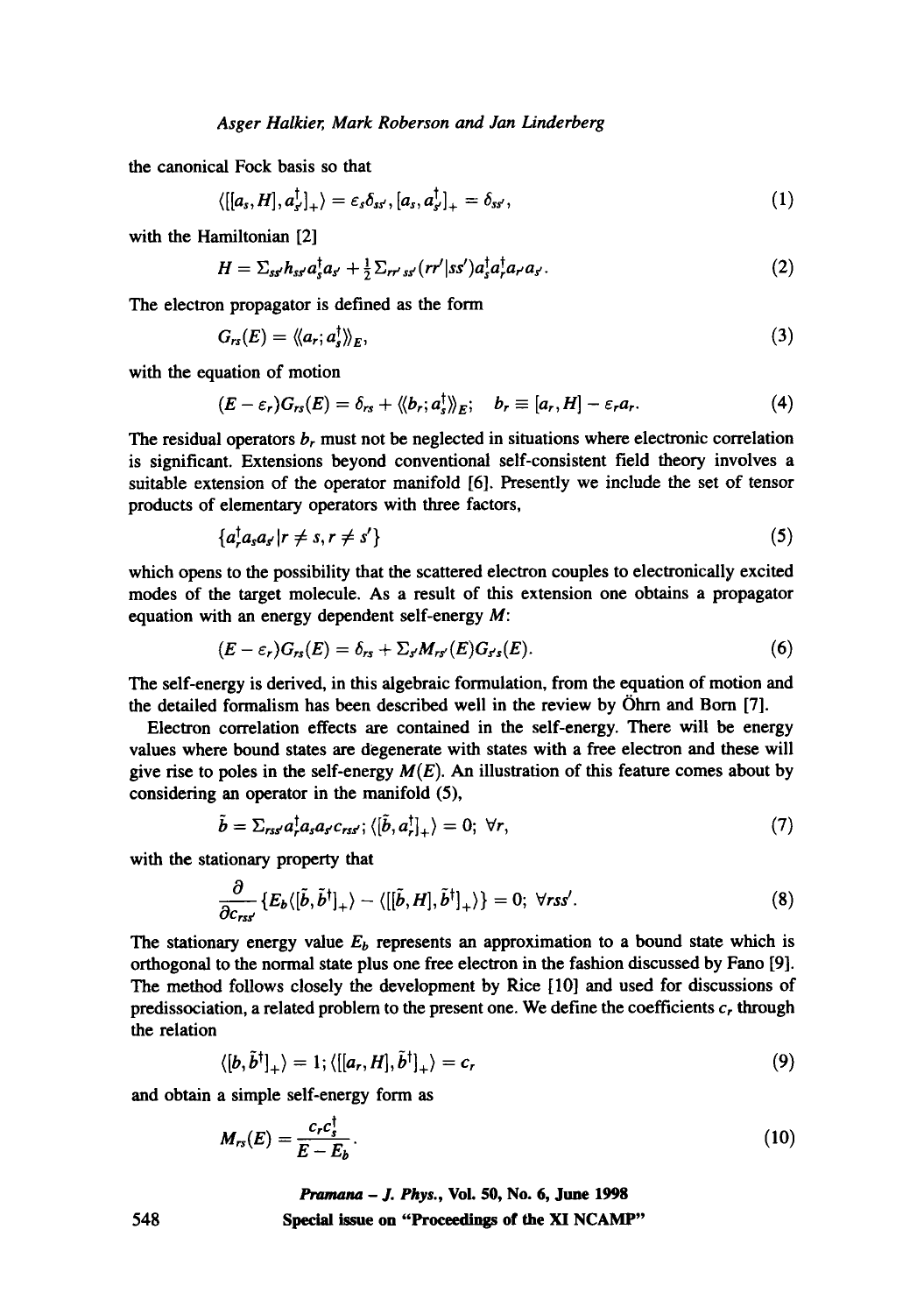#### *Dissociative recombination*

This separable form admits the direct solution of the Green function as

$$
G_{rs}(E) = \frac{\delta_{rs}}{E - \varepsilon_r} + \frac{1}{E - \varepsilon_r} T_{rs}(E) \frac{1}{E - \varepsilon_s}; \quad T_{rs}(E) = \frac{c_r c_s^{\dagger}}{E - \alpha(E) - i\beta(E)}, \quad (11)
$$

where the auxiliary quantities

$$
\alpha(E) = E_b + \Re \Sigma_{s'} \frac{|c_{s'}|^2}{E - \varepsilon_{s'}}; \quad \beta(E) = \Im \Sigma_{s'} \frac{|c_{s'}|^2}{E - \varepsilon_{s'}}.
$$
 (12)

appear. This analysis requires a formulation admitting a continuous spectrum. Numerical calculations are conveniently performed in a finite basis by invoking the dilatation analytical properties of the electronic hamiltonian [8]. Amplitudes from the definition (9) allow us to assign symmetry and energy for the continuum states which couple effectively to the bound state.

The amplitude  $c_r$  has the explicit form

$$
c_r = \sum_{r'ss'} \{ (rs'|r's) - (rs|r's') \} c_{r'ss'} \equiv \int dx u_r^*(x) f(x), \qquad (13)
$$

and we are concerned with the case that the spin orbital  $u_r(x)$  is a continuum one while the three other spin orbitals in any one integral are bound. It follows that appreciable amplitudes are obtained for low energy states with modest oscillatory behaviour in the molecular region of space. An estimate of the quantities  $\alpha(E)$  and  $\beta(E)$  of eq. (12) can be obtained from the Coulomb Green function [2] in the Wentzel-Kramers-Brillouin approximation. The most significant contribution comes from the  $p$ -wave, which can penetrate the molecular electron distribution to a certain extent. Thus it can be argued that the function  $\beta(E)$  should be similar to the differential oscillator strength distribution and that  $\alpha(E)$  should be related thereto through a dispersion relation. Such forms were calculated some time ago [11] and exhibit the kind of behavior given by Fano [9].

Cross sections for recombination are found from the imaginary part of the diagonal elements of the T-matrix, according to the optical theorem. Thus they are proportional to  $\beta(E)$  and exhibit the approximate  $E^{-1}$  form as indicated by Bardsley and Biondi [12].

#### **3. Fragmentation of carbonium**

Transition from a free electron state to a bound, electronically excited one will generally not be accompanied by a rapid nuclear adjustment. The system is 'born' in a conformation where forces are acting on the nuclei and a motion is induced. Diatomic systems will then often dissociate [12]. A polyatomic system has the possibility of several channels and the observation of substantial propensities for the creation of more than two fragments [1] requires a detailed investigation of the nature of the excited electronic states that are accessible in the process.

Results for the carbonium cation,  $CH_3^+$ , are as follows [1, 13]:

$$
e^- + \text{CH}_3^+ \rightarrow \begin{cases} \text{CH}_2 + \text{H} & \Delta E = 5.0 \text{ eV} & 40\% \pm 10\% \\ \text{CH} + \text{H}_2 & \Delta E = 5.2 \text{ eV} & 14\% \pm 10\% \\ \text{CH} + \text{H} + \text{H} & \Delta E = 0.7 \text{ eV} & 16\% \pm 15\% \\ \text{C} + \text{H}_2 + \text{H} & \Delta E = 1.6 \text{ eV} & 30\% \pm 8\% \end{cases}
$$

*Pramana - J. Phys.,* **Vol. 50, No. 6, June 1998 Special issue on "Proceedings of the XI NCAMP"** 549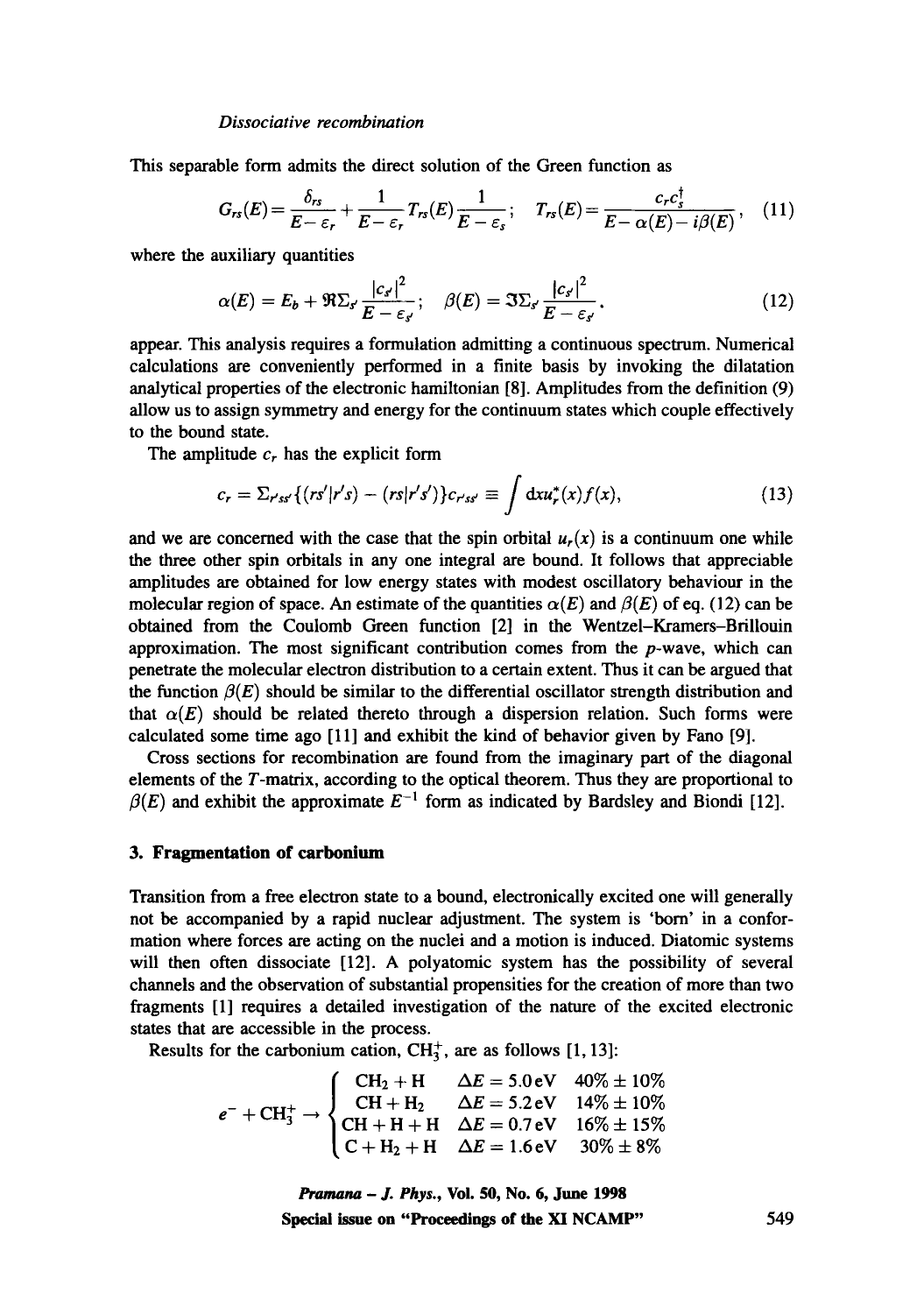# *Asger Halkier, Mark Roberson and Jan Linderberg*

and show that nearly one half of the cases ends with three fragments, even though the energy release is much smaller than in the other channels. It will be argued here that the crucial element of the electronic structure in this system is that the highest occupied molecular orbital energy level, in a standard description, is twofold degenerate and that low lying electronically excited states of the neutral system are thus degenerate. Accordingly we expect that the neutral system, after having incorporated the free electron, finds itself in an electronically degenerate state and is subjected to Jahn-Teller distortions.

The equilibrium ground state conformation of the carbonium ion has the point group  $D_{3h}$  and the electronic configuration  $(1a'_1)^2(2a'_1)^2(1e')^4$ . Normal modes of vibration are the uniform stretch  $A'_1$ , the umbrella mode  $A''_2$ , and four E'-modes which are combinations of stretch and bend. Only the latter ones will be effective in splitting the degeneracy of the  $e'$ -type molecular orbital. The maximal splitting between the electronically degenerate states occurs for a particular linear combination of nuclear stretch and bend distortions and to first order the splitting is equally large for a directly opposite displacement of the atoms. There is a further three-fold equivalence arising from the permutational symmetry of the protons.

A series of calculations, of varying sophistication, have been performed in order to search for the intramolecular displacements which generate the largest energy splitting between the relevant excited states of the carbonium ion and its neutral radical. Qualitative molecular orbital theory shows, in the energy weighted maximum overlap form [14] that E-type bending modes give a larger splitting than the corresponding magnitude stretch, in figure 1. It appears that the nearly pure bend is the more effective distortion in raising the energy of the highest occupied molecular orbital and thus decrease the excitation energy to an unoccupied orbital with little dependence on the distortion such as the empty  $a''_2$ -orbital on the carbon atom.

Accurate calculations of the triplet excitation energy from the closed shell ground state give a similar picture of the effect of atomic displacements. Such investigations have been performed with the program system DALTON [15]. A set of energy surfaces have been constructed, based on a series of small displacements with different mixture of bend and



Figure 1. Molecular orbital energies for the two highest occupied levels as functions of the mixing angle  $\phi$  when the distortion from the regular conformation is composed of a linear superposition of a stretch, with amplitude  $\cos \phi$  and a bend with amplitude  $sin \phi$ . The energy scale is in Hartrees.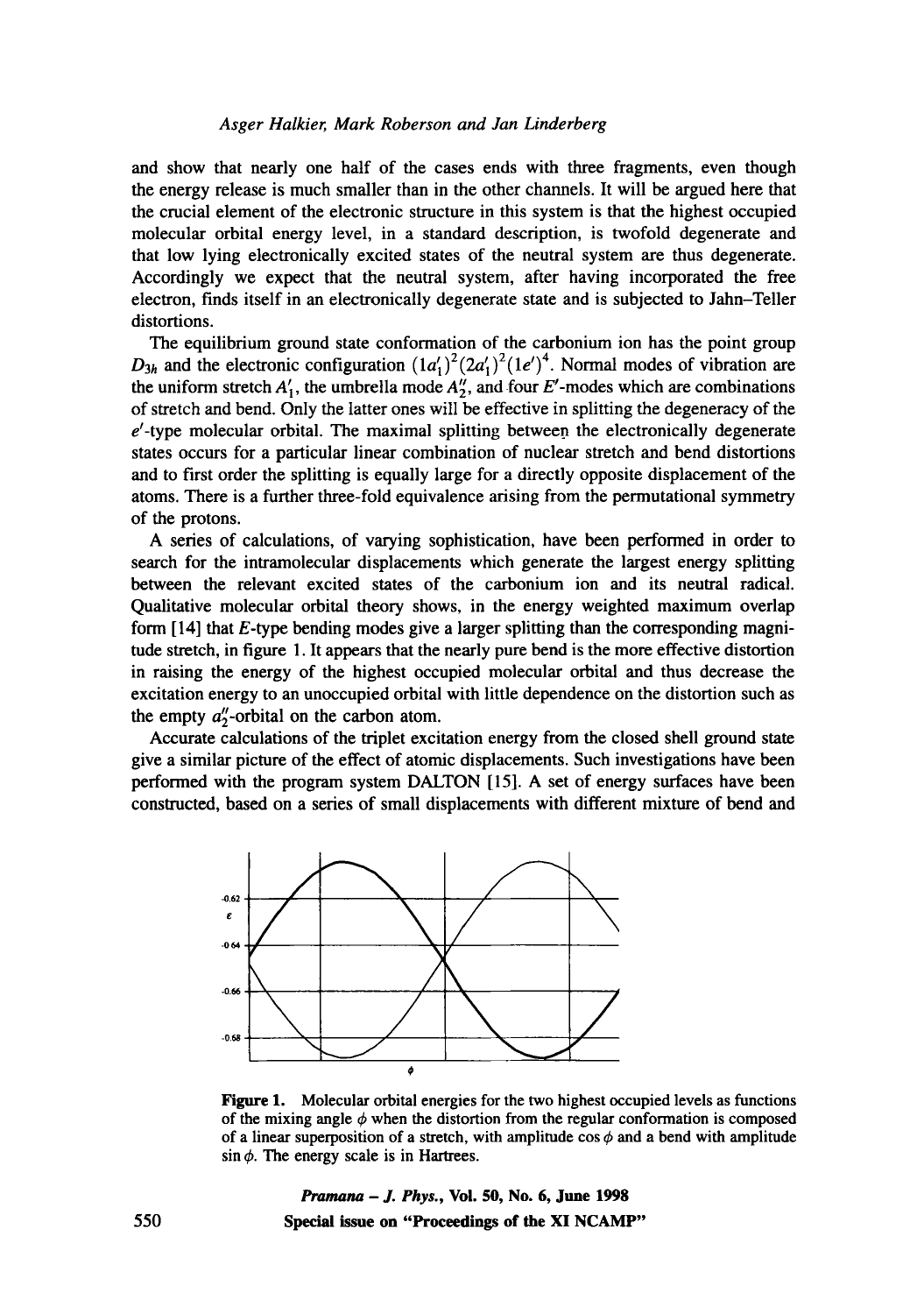#### *Dissociative recombination*



Figure 2. Contour diagrams of the energy surfaces of the carbonium ion ground state and its first two excited states in the two-dimensional subspace spanned by the bending and stretching modes leading to the descent in symmetry from  $D_{3h}$  to  $C_{2v}$ . The ground state equipotential curves are centered in the middle of the graph. The two triplet states have, in the present second degree polynomial fitting, their minima towards the upper left and the lower right. The straight line through the center indicates a combination of stretch and bend which results in no splitting of the  ${}^{3}E$ states in first order. The horizontal axis represents stretching displacement while the vertical refers to bending.

stretch mode, for the ground state singlet and the first two triplet states of the carbonium ion. The ground state is a self-consistent multiconfigurational state and the excitation energies are derived from response calculation, all within a moderately large basis set with 115 contracted functions and including f-orbitals on carbon and d-orbitals on hydrogen. Figure 2 gives an impression of the energy surfaces. The most effective splitting between the <sup>3</sup>E-states is here a stretch-bend combination where the mixing angle  $\phi$  (defined in the legend to figure 1) is about  $-1$  or  $\pi - 1$ . These analyses indicate that electronic configurations with a hole in the highest occupied molecular orbital of the ground state of the carbonium ion will be accompanied by atomic displacements of the E-type.

There are four dimensions to the space of  $E$  type displacements, each of the two bends and the two stretches may be labeled as  $A_1$  or  $B_2$  in a reduced  $C_{2\nu}$  symmetry. An  $A_1$ distortion reduces  $D_{3h}$  to  $C_{2v}$  while a finite  $B_2$  bend or stretch leaves only a plane of reflection as a symmetry element. The ground state symmetry ensures that the first order energy changes are equivalent for the two varieties. It turns out that the accurate calculations of the triplet excitation energies show maximal splitting for atomic displacements that can be interpreted as having a fixed configuration of the three protons in an

> *Pramana - J. Phys.,* **Vol. 50, No. 6, June 1998 Special issue on "Proceedings of the XI NCAMP" 551**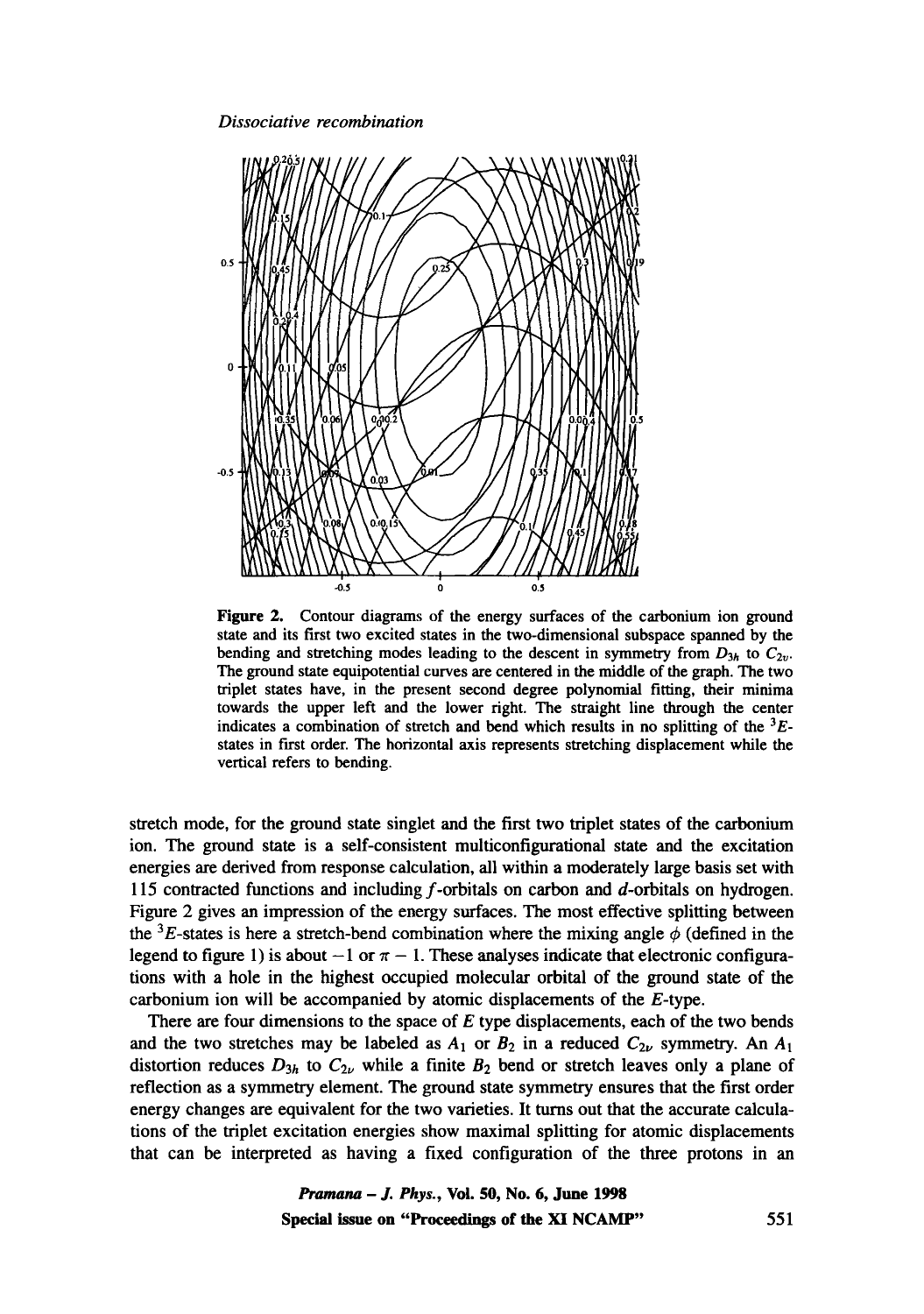#### *Asger Halkier, Mark Roberson and Jan Linderberg*

equilateral triangle where the central carbon can oscillate in a practically circular potential well.

A neutral, excited state of the methyl radical  $CH<sub>3</sub>$  couples well to free electron states at near zero kinetic energy. It will be characterized by a hole in the e'-type orbitals of the *D3h*  ionic equilibrium structure and two electrons in the  $(1a''_2, 3a'_1)$ -manifold. The instability of the degenerate  $E$ -type states at the equilibrium geometry opens distortion channels where the bonding between the carbon and the hydrogens is reduced. Either the carbon gets closer to one of the hydrogens and the bond weakens to the other two indicating a dissociation which involves a CH-fragment or it moves away from one of the hydrogens which may leave the rest. The fate of the two remaining hydrogens in the former case will depend on the electron distribution, if the electron configuration initially is  $(1a_2^{\prime\prime})^2$  there will be little bonding between the hydrogens and we expect the result CH+H+H, while a configuration  $(1a/3a'_1)$  provides for the exit channel CH+H<sub>2</sub>. A corresponding situation occurs in the case that the carbon moves away from one hydrogen. Then the configuration  $(l\alpha_{j}^{\prime\prime})^2$  will tend to keep the CH<sub>2</sub> as a unit while  $(1a_2''3a_1')$  favors dissociation to fragments C and H<sub>2</sub> due to the antibonding character of the  $3a'_{1}$  relating to the carbon-hydrogen bonds. The nuclear motions of the system are not restricted to planar ones and the coupling between  $E'$ - and  $E''$ -states mixes the electronic symmetry labels.

Detailed calculations of the possibilities for fragmentation of the carbonium ion are required in order to ascertain the relative propensities for the various channels. The previous arguments demonstrate the opportunities which are available through the mechanisms of Jahn-Teller instabilities of degenerate electronic states.

#### **4. Fragmentation of oxonium**

Experiments on the dissociative recombination of oxonium or hydronium ions provide the propensities [1, 13]

$$
e^- + \text{OH}_3^+ \rightarrow \begin{cases} \text{OH}_2 + \text{H} & \Delta E = 6.4 \text{ eV} & 33\% \pm 8\% \\ \text{OH} + \text{H}_2 & \Delta E = 5.7 \text{ eV} & 18\% \pm 7\% \\ \text{OH} + \text{H} + \text{H} & \Delta E = 1.3 \text{ eV} & 48\% \pm 8\% \\ \text{O} + \text{H}_2 + \text{H} & \Delta E = 1.4 \text{ eV} & 1\% \pm 4\% \end{cases}
$$

and it is seen that nearly half of the events give three fragments. Free oxygen atoms appear only rarely while free carbon occurred in about a third of the events in the carbonium investigations. The closed shell electronic ground state of oxonium does not provide low lying electronic states, a  ${}^{3}A_1$  is the first accessible one at some 11.5 eV in the ground state geometry [16]. This cannot be compensated for by binding an additional electron, the first empty orbital being located at a binding energy of some 4.7 eV.

There are no electronically excited states that can provide a sizeable coupling through the self energy in the propagator formulation above and it is then necessary to look for a description beyond the Born-Oppenheimer formulation such as is provided in the work by Cederbaum [17]. Considerations of the coupling to the nuclear motions are possibly more critical to include in the oxonium case, where no major electronic channel is available as in carbonium, but the detailed treatment is beyond the scope of this presentation.

> *Pramana - .I. Phys.,* **Vol. 50, No. 6, June 1998**  Special issue on "Proceedings of the XI NCAMP"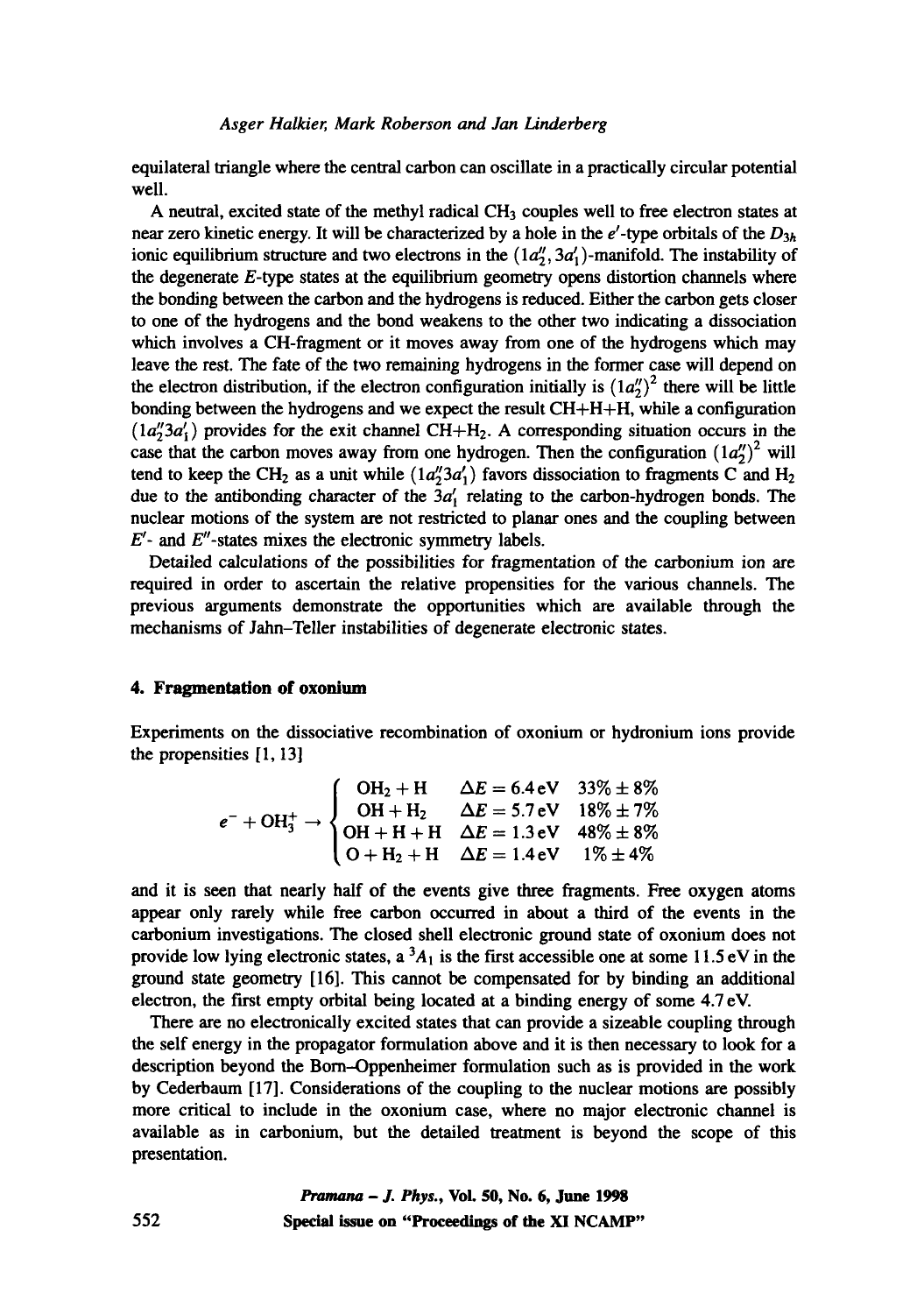#### $Disocative$  *recombination*

Three fragment results are also available for the water cation,  $OH<sub>2</sub><sup>+</sup>$ , where no less than 70% of the events show total break-up [1, 13]. Since the ion ground state is a doublet **it**  seems likely that the recombination to a triplet state could be favored and that this will reduce the binding considerably.

# **5. Remarks**

Discussions in this paper have concentrated on the possible electronic features of the dissociative recombination in carbonium ions. A Green function formulation was used in order to put forth the basic many-particle nature of the process. The available, low energy triplet state provides a channel for the acceptance of an electron into a spatially degenerate state which admits two principal and distinct distortions originating from the Jahn-Teller theorem. Initial nuclear motions have been determined but a full dynamic treatment of the process remains to be seen. It is necessary to invoke detailed descriptions of the interactions between electronic states and the nuclear motions in order to obtain a satisfactory appreciation of the propensities for different dissociation products. This is even more imperative for the oxonium and water cation cases.

A conclusion from the present effort is that inelastic electron scattering from molecular species is quite a complex problem which requires a substantial theoretical effort to master.

## **Acknowledgements**

The unexpected outcome of the carbonium experiments were brought to the attention of (JL) by Torkild Andersen and discussions with him and with Lise Vejby-Christensen, Dror Kella, and Lars H Andersen have proven most useful. The opportunity given (JL) to visit India and to contribute to the XIth National Conference on Atomic and Molecular Physics is much appreciated and (JL) thanks Prof. P Deshmukh for the very kind hospitality extended to him at the Indian Institute of Technology, Chermal. The authors are grateful to Jack Simons for supporting (MR) during a considerable part of this work.

#### **References**

- [1] L Vejby-Christensen, L H Andersen, O Heber, D Kella, H B Pedersen, H T Schmidt and D Zajfman, *Astrophys. J. 483,* 531 (1997)
- [2] J Linderberg and Y Ohm, *Propagators in Quantum Chemistry* (Academic Press, London, 1973)
- [3] W P Reinhardt, *Ann. Rev. Phys. Chem.* 33, 223 (1982)
- [4] J Simons, *Ann. Rev. Phys. Chem.* 28, 15 (1977)
- J Simons and K D Jordan, *Chem. Rev.* 87, 535 (1987).
- [5] P J0rgensen and J Simons, *Second quantization-based methods in quantum chemistry*  (Academic Press, New York, 1981)
- [6] J Linderberg and Y Ohm, *Chem. Phys.* Lett. 1, 295 (1967) B Pickup and O Goscinski, *Mol. Phys. 26,* 1013 (1973)
- [7] Y Ohm and G Born, *Adv. Quant. Chem.* 13, 1 (1981)
- [8] M K Mishra and M N Medikeri, *Adv. Quant. Chem.* 27, 223 (1996)

*Pramana - J. Phys.,* **Vol. 50, No. 6, June 1998** 

**Special issue on "Proceedings of the XI NCAMP"** 553